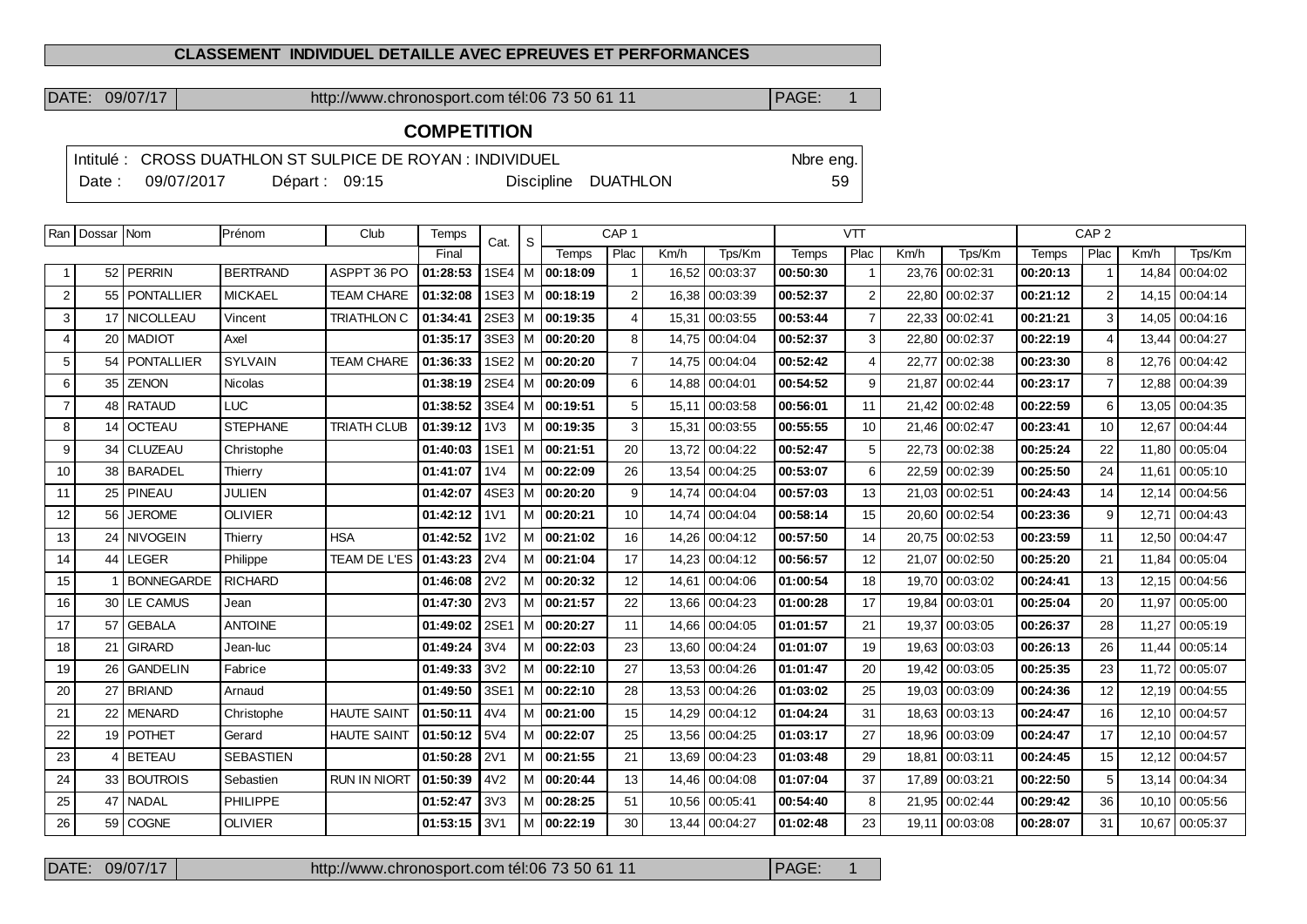### DATE: 09/07/17 http://www.chronosport.com tél:06 73 50 61 11 PAGE: 2

## **COMPETITION**

Intitulé : CROSS DUATHLON ST SULPICE DE ROYAN : INDIVIDUEL Note that the eng.

Date : 09/07/2017 Départ : 09:15 Discipline DUATHLON 59

|    |                    | Dale, $U_0U_1ZU_1I$ |                      | Depair. 09.10                             |                  |                 |     | DISCIPILITY DUATHLON |                  |      |                | ວອ       |            |      |                |          |                  |       |                 |
|----|--------------------|---------------------|----------------------|-------------------------------------------|------------------|-----------------|-----|----------------------|------------------|------|----------------|----------|------------|------|----------------|----------|------------------|-------|-----------------|
|    | Ran   Dossar   Nom |                     | Prénom               | Club                                      | Temps            | Cat. $\vert$ S  |     |                      | CAP <sub>1</sub> |      |                |          | <b>VTT</b> |      |                |          | CAP <sub>2</sub> |       |                 |
|    |                    |                     |                      |                                           | Final            |                 |     | Temps                | Plac             | Km/h | Tps/Km         | Temps    | Plac       | Km/h | Tps/Km         | Temps    | Plac             | Km/h  | Tps/Km          |
| 27 |                    | 39 BACON            | Raphaël              |                                           | 01:53:35         |                 |     | 4SE1   M   00:22:22  | 31               |      | 13,41 00:04:28 | 01:05:10 | 34         |      | 18,41 00:03:15 | 00:26:02 | 25               | 11,52 | 00:05:12        |
| 28 |                    | 5 RAVENEL           | <b>THIERRY</b>       |                                           | 01:53:47         | 4V3             |     | M 00:25:13           | 41               |      | 11,89 00:05:02 | 00:58:39 | 16         |      | 20,46 00:02:55 | 00:29:53 | 37               | 10,04 | 00:05:58        |
| 29 |                    | 31 BONNEAU          | <b>CINDY</b>         |                                           | 01:53:50         | 1SE4 F          |     | 00:22:05             | 24               |      | 13,58 00:04:25 | 01:06:44 | 36         |      | 17,98 00:03:20 | 00:25:00 | 19               | 12,00 | 00:05:00        |
| 30 |                    | 3 TESSIER           | <b>AURELIEN</b>      |                                           | 01:54:41         | 5V <sub>2</sub> |     | M   00:21:31         | 18               |      | 13,94 00:04:18 | 01:03:49 | 30         |      | 18,80 00:03:11 | 00:29:20 | 35               | 10,23 | 00:05:52        |
| 31 |                    | 50 MORTIER          | <b>THOMAS</b>        |                                           | 01:54:57         |                 |     | 2SE2   M   00:20:54  | 14               |      | 14,34 00:04:10 | 01:09:12 | 41         |      | 17,34 00:03:27 | 00:24:49 | 18               | 12,08 | 00:04:57        |
| 32 |                    | 23 LONDERO          | <b>Brice</b>         |                                           | 01:55:52         |                 |     | 5SE3   M   00:23:00  | 34               |      | 13,04 00:04:36 | 01:05:33 | 35         |      | 18,31 00:03:16 | 00:27:18 | 30               |       | 10,98 00:05:27  |
| 33 |                    | 9 MICHAUD           | <b>RODOLPHE</b>      |                                           | 01:56:17         |                 |     | 4SE4   M   00:21:38  | 19               |      | 13,86 00:04:19 | 01:08:02 | 39         |      | 17,64 00:03:24 | 00:26:36 | 27               | 11,28 | 00:05:19        |
| 34 |                    | 42 STEULLET         | Guillaume            | <b>AC SAINT PAL</b>                       | 01:57:41         |                 |     | 5SE4   M   00:23:50  | 37               |      | 12,58 00:04:46 | 01:05:01 | 33         |      | 18,46 00:03:15 | 00:28:50 | 33               |       | 10,40 00:05:46  |
| 35 |                    | 18 POTHET           | Marie noelle         | <b>HAUTE SAINT</b>                        | 01:57:45 1V2     |                 | l F | 00:22:57             | 33               |      | 13,07 00:04:35 | 01:07:56 | 38         |      | 17,66 00:03:23 | 00:26:51 | 29               |       | 11,17 00:05:22  |
| 36 |                    | 53 QUEPLE           | <b>DIDIER</b>        | <b>ROYAN VTT</b>                          | 01:58:29         | 5V3             |     | M 00:25:18           | 43               |      | 11,86 00:05:03 | 01:02:56 | 24         |      | 19,06 00:03:08 | 00:30:14 | 39               |       | 9,92   00:06:02 |
| 37 |                    | 40 THERRY           | Florian              |                                           | 02:00:03         |                 |     | 3SE2   M   00:26:01  | 45               |      | 11,53 00:05:12 | 01:02:12 | 22         |      | 19,29 00:03:06 | 00:31:50 | 41               |       | $9,42$ 00:06:22 |
| 38 |                    | 51 BELLEDENT        | <b>STEPHANE</b>      |                                           | 02:00:54         | 6V3             |     | M   00:23:02         | 35               |      | 13,02 00:04:36 | 01:08:41 | 40         |      | 17,47 00:03:26 | 00:29:10 | 34               | 10,28 | 00:05:50        |
| 39 |                    | 29 LASMARIGUES ERIC |                      |                                           | 02:04:22         | 6V4             |     | M 00:23:52           | 38               |      | 12,57 00:04:46 | 01:11:46 | 47         |      | 16,72 00:03:35 | 00:28:44 | 32               | 10.44 | 00:05:44        |
| 40 |                    | 43   BRAUD          | <b>JEAN CHRISTOP</b> |                                           | $02:04:45$ 6V2   |                 |     | M   00:27:07         | 47               |      | 11,06 00:05:25 | 01:04:27 | 32         |      | 18,62 00:03:13 | 00:33:10 | 45               | 9,05  | 00:06:38        |
| 41 |                    | 32 LE BRET          | Lionel               |                                           | 02:05:40         | 4V1             |     | M 00:22:17           | 29               |      | 13,45 00:04:27 | 01:13:24 | 51         |      | 16,35 00:03:40 | 00:29:57 | 38               | 10,01 | 00:05:59        |
| 42 |                    | 2 MARTINEAU         | <b>LUDOVIC</b>       |                                           | $02:06:55$   5V1 |                 |     | M 00:25:14           | 42               |      | 11,88 00:05:02 | 01:10:28 | 44         |      | 17,03 00:03:31 | 00:31:12 | 40               |       | $9,61$ 00:06:14 |
| 43 |                    | 16 GIRAUD           | <b>MARC</b>          | <b>RDTN BREUIL</b>                        | 02:06:57         | <b>7V2</b>      |     | M 00:25:12           | 40               |      | 11,90 00:05:02 | 01:09:50 | 42         |      | 17,18 00:03:29 | 00:31:54 | 42               |       | $9,40$ 00:06:22 |
| 44 |                    | 58 ORION            | <b>NICOLAS</b>       |                                           | 02:07:33         | 6V1             |     | M 00:28:26           | 52               |      | 10,55 00:05:41 | 01:03:43 | 28         |      | 18,83 00:03:11 | 00:35:24 | 49               |       | 8,47 00:07:04   |
| 45 | 41 <sup>1</sup>    | JAILLET             | Antoine              |                                           | 02:09:20         |                 |     | 4SE2   M   00:22:43  | 32               |      | 13,20 00:04:32 | 01:14:40 | 52         |      | 16,07 00:03:44 | 00:31:56 | 43               |       | 9,39 00:06:23   |
| 46 |                    | 15 ULEMEK           | <b>STEPHANE</b>      | NON LICENCIÉ 02:09:28 6SE4   M   00:23:43 |                  |                 |     |                      | 36               |      | 12.65 00:04:44 | 01:11:44 | 46         |      | 16.73 00:03:35 | 00:34:00 | 47               |       | 8.82   00:06:48 |

| 45 | 41 I JAILLET | Antoine           |                  |  | 02:09:20 14SE2 IM 100:22:43    | 32 | 13,20   00:04:32 | 101:14:40 | 52 | 16,07   00:03:44 | 00:31:56 | 43 | 9.39   00:06:23 |
|----|--------------|-------------------|------------------|--|--------------------------------|----|------------------|-----------|----|------------------|----------|----|-----------------|
| 46 | 15 ULEMEK    | <b>STEPHANE</b>   |                  |  |                                | 36 | 12.65 00:04:44   | 01:11:44  | 46 | 16,73 00:03:35   | 00:34:00 | 47 | 8.82 00:06:48   |
| 47 | 11 HAGUENIN  | LAURENT           |                  |  | 02:10:23   6SE3   M   00:24:00 | 39 | 12,50 00:04:48   | 01:12:00  | 49 | 16,66 00:03:36   | 00:34:21 | 48 | 8,73 00:06:52   |
| 48 | 28 BIRAUD    | Sandrine          | $02:10:37$   1V1 |  | 00:27:19                       | 50 | 10.98 00:05:27   | 01:10:18  | 43 | 17,07 00:03:30   | 00:32:58 | 44 | 9,10 00:06:35   |
| 49 | 36   MORTIER | Nicolas           | $02:10:48$ 8V2   |  | M 00:26:11                     | 46 | 11.46 00:05:14   | 01:11:26  | 45 | 16,80 00:03:34   | 00:33:10 | 46 | 9.04 00:06:38   |
| 50 | 46 JAMET     | <b>CHRISTOPHE</b> | $02:13:53$ 9V2   |  | 1 100:29:07                    | 53 | 10,30 00:05:49   | 01:03:03  | 26 | 19,03 00:03:09   | 00:41:43 | 52 | 7,19 00:08:20   |
| 51 | 8   LAURENT  | I CHANTAL         | $02:18:03$ 2V1   |  | 00:27:17                       | 49 | 10,99 00:05:27   | 01:15:15  | 53 | 15,95 00:03:45   | 00:35:30 | 50 | 8,45 00:07:06   |
| 52 | 12 HERMAN    | <b>KEVIN</b>      |                  |  | 02:20:56   5SE2   M   00:27:15 | 48 | 11,01 00:05:27   | 01:12:00  | 48 | 16,67 00:03:36   | 00:41:40 | 51 | 7.20 00:08:20   |
| 53 | 49 HOCQUARD  | KARL              | 02:25:04         |  | 10V2   M <b>  00:25:25</b>     | 44 | 11,80 00:05:05   | 01:15:42  | 54 | 15.85 00:03:47   | 00:43:56 | 54 | 6.83 00:08:47   |
| 54 | 45 LISOIS    | <b>CHRISTOPHE</b> | $02:25:04$   7V3 |  | 00:29:11                       | 54 | 10.28 00:05:50   | 101:13:23 | 50 | 16,35 00:03:40   | 00:42:29 | 53 | 7,06 00:08:29   |
|    |              |                   |                  |  |                                |    |                  |           |    |                  |          |    |                 |

DATE: 09/07/17 http://www.chronosport.com tél:06 73 50 61 11 PAGE: 2